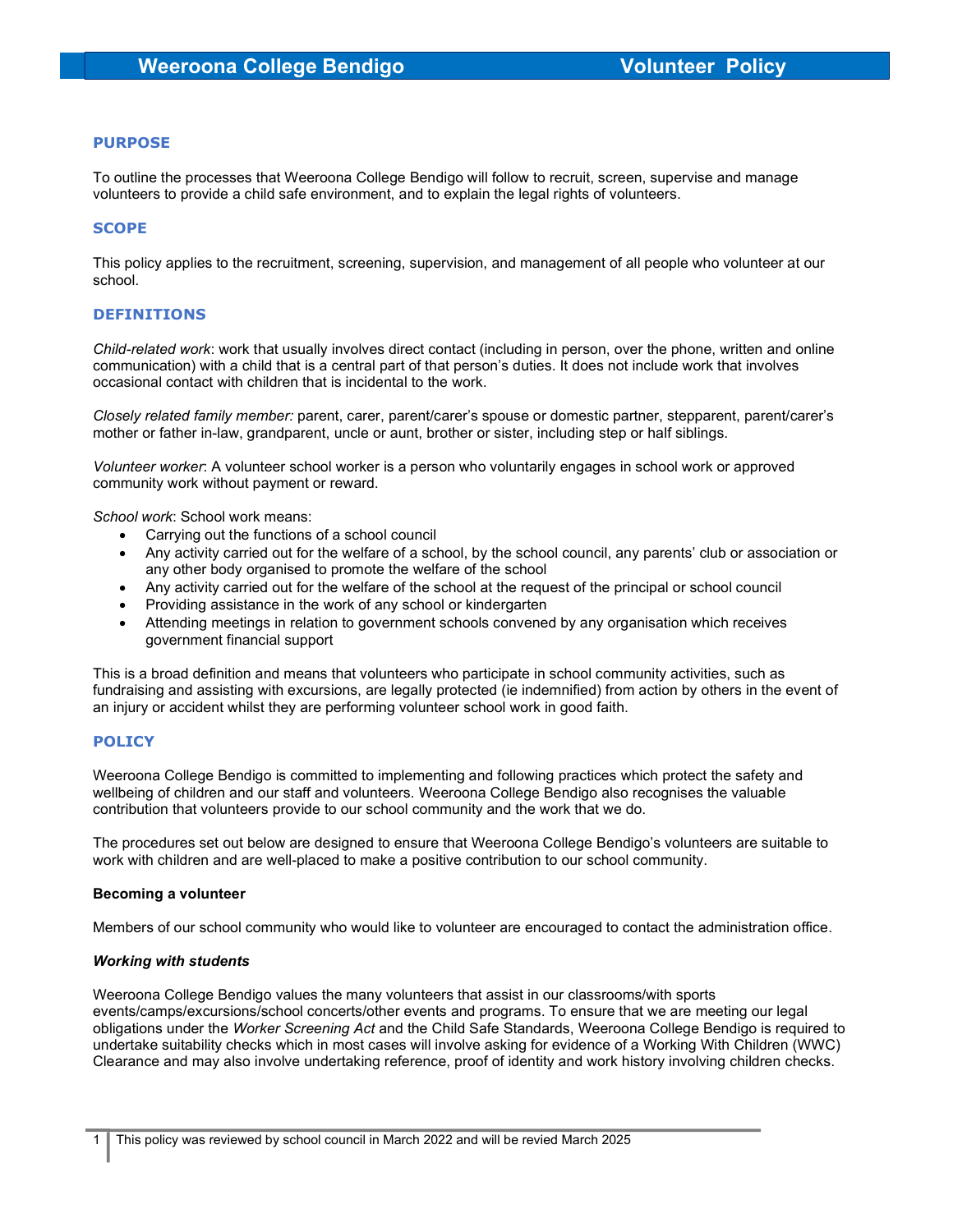# Weeroona College Bendigo Volunteer Policy

Considering our legal obligations, and our commitment to ensuring that Weeroona College Bendigo is a child safe environment, we will require volunteers to obtain a WWC Clearance and produce their valid card to the administration office for verification in the following circumstances:

- Volunteers who are not parent/family members of any student at the school if they are engaged in childrelated work regardless of whether they are being supervised.
- Parent/family volunteers who are assisting with any classroom or school activities involving direct contact with children in circumstances where the volunteer's child is not participating, or does not ordinarily participate in, the activity.
- Parent/family volunteers who assist with excursions (including swimming), camps and similar events, regardless of whether their own child is participating or not.
- Parent/family volunteers who regularly assist in school activities, regardless of whether their own child is participating or not
- Parent/community School Council members sitting on School Council with student School Council members, regardless of whether their own child is a student member or not

In addition, depending on the nature of the volunteer work, our school may ask the volunteer to provide other suitability checks at its discretion (for example, references, work history involving children and/or qualifications). Proof of identity may also be required in some circumstances.

# Non child-related work

On some occasions, parents and other members of the school community may volunteer to do work that is not childrelated. For example, volunteering on the weekend for gardening, maintenance, working bees, school council, participating in sub-committees of school council, during which children will not be, or would not reasonably be expected to be, present.

At Weeroona College Bendigo volunteers for this type of work will still be required to provide a valid WWC Clearance.

School council members and volunteers on any sub-committee of School Council will be asked to provide evidence of a valid WWC Clearance. Whilst we acknowledge that these volunteers will not be engaging in child-related work as part of their role, even when there is a student sitting on the School Council, we believe that it is important that our volunteers who are involved in making important decisions about our school which will have an impact on students do have a valid WWC Clearance.

## Management and supervision

Volunteer workers will be expected to comply with any reasonable direction of the principal (or their nominee). This will include the requirement to follow our school's policies, including, but not limited to our Child Safety Policy, our Child Safety Code of Conduct and our Statement of Values and School Philosophy. Volunteer workers will also be expected to act consistently with Department of Education and Training policies, to the extent that they apply to volunteer workers, including the Department's policies relating to Equal Opportunity and Anti-Discrimination, Sexual Harassment and Workplace Bullying.

The principal has the discretion to make a decision about the ongoing suitability of a volunteer worker and may determine at any time whether or not a person is suitable to volunteer.

Weeroona College Bendigo will provide any appropriate induction and/or training for all volunteer workers. The principal (or their nominee) will determine what induction and/or training is necessary depending on what type of work the volunteer will be engaged in and will ensure a record is kept of the induction undertaken.

All volunteers will be provided induction in relation to Weeroona College Bendigo's child safety practices, including reporting obligations and procedures. Our school has a Child Safety Responding and Reporting Obligations Policy and Procedures which all staff and volunteers should be aware of.

The principal (or their nominee) will determine what supervision, if any, of volunteers is required for the type of work being performed.